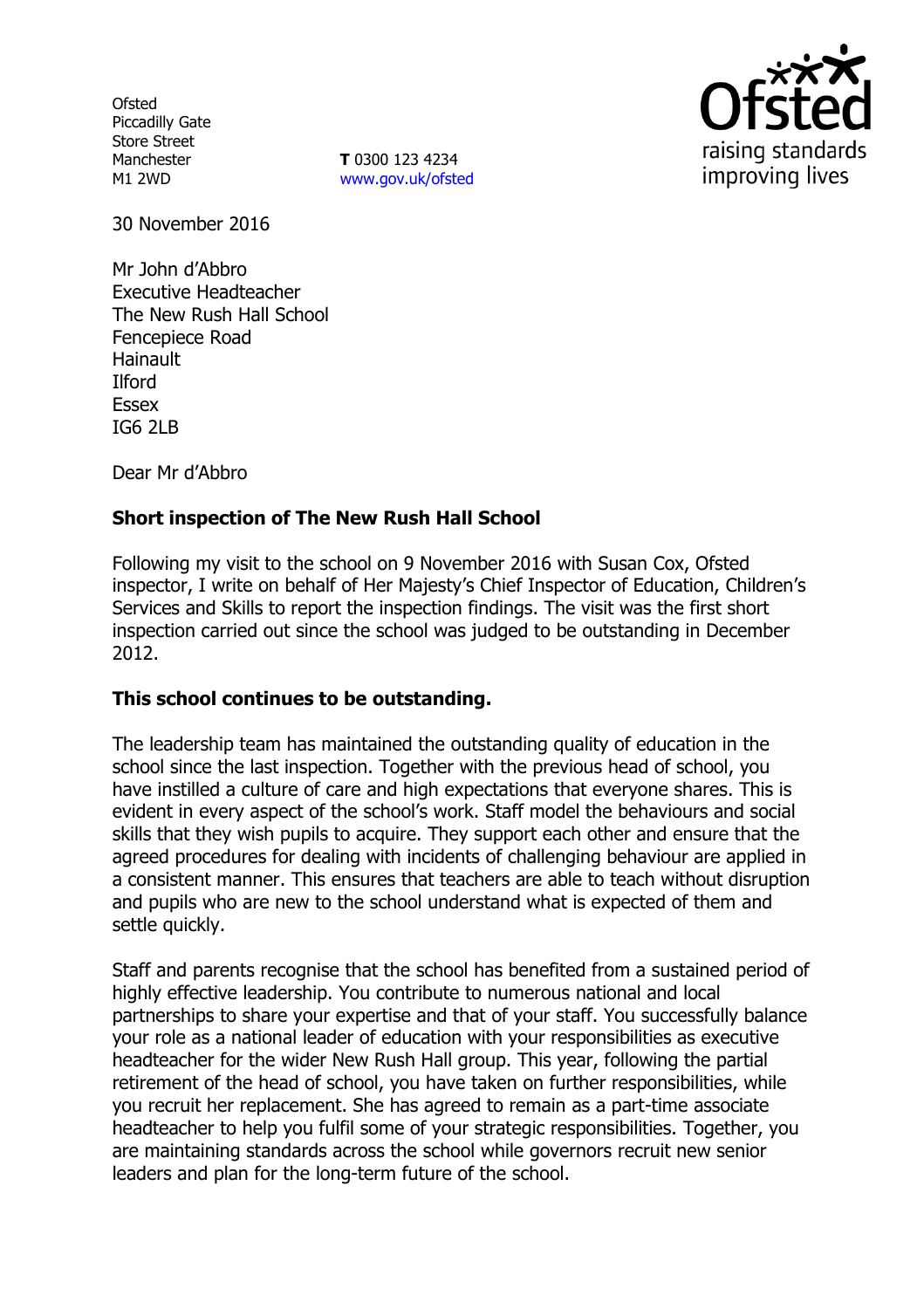

Leaders and governors have a very clear understanding of the school's strengths and areas for development. They check to see that improvements make a difference to the outcomes of pupils and constantly evaluate how things could be even better. Regular reviews of the school's work are carried out using leaders from other schools and the school improvement officer from the local authority. Governors use reports from the reviews to hold leaders strongly to account and agree where further work is necessary. For example, the roles of middle leaders are being developed to create additional leadership capacity and prepare new leaders for the next steps in their careers.

The only area for improvement identified at the time of the last inspection has been fully addressed. Teaching standards across the school have been maintained and you have invested in technologies that support the different needs of pupils and allow them to engage with their learning positively.

# **Safeguarding is effective.**

Leaders have ensured that safeguarding procedures take account of the latest guidance and the school's safeguarding policy reflects this. All of the required checks are completed before staff take up their appointments and careful records are kept to demonstrate this. Staff receive safeguarding updates and training regularly throughout the year. Recent updates have included information on the 'Prevent' duty, female genital mutilation and online safety. Designated officers for child protection and children looked after carry out their responsibilities effectively and work closely with other professionals and carers to ensure that pupils get the support they need. Staff know how to report any concerns that they may have and understand the needs of their pupils well. Important information is shared on a daily basis to ensure that appropriate support is arranged and everyone is kept safe.

Parents, staff and pupils express few concerns about bullying or antisocial behaviours. Their views are supported by the low number of serious behaviour, bullying or racist incidents that are recorded. When incidents do occur, they are carefully evaluated to agree additional support and assess potential risks.

The school building and outdoor areas are attractive and well maintained. There is no litter or graffiti because pupils treat their surroundings with respect. Systems for entering and moving around the site are safely managed and usually complied with. Incidents that require staff to physically intervene are methodically recorded and evaluated to ensure that their actions have been appropriate and proportionate. Staff are skilled in de-escalation strategies and restraints are avoided whenever possible. Pupils are encouraged to adopt healthy lifestyles and learn how to keep themselves safe both in and outside of school.

### **Inspection findings**

Governors are taking appropriate actions to recruit new senior leaders and fill the existing vacancies on the governing body. They are aware that the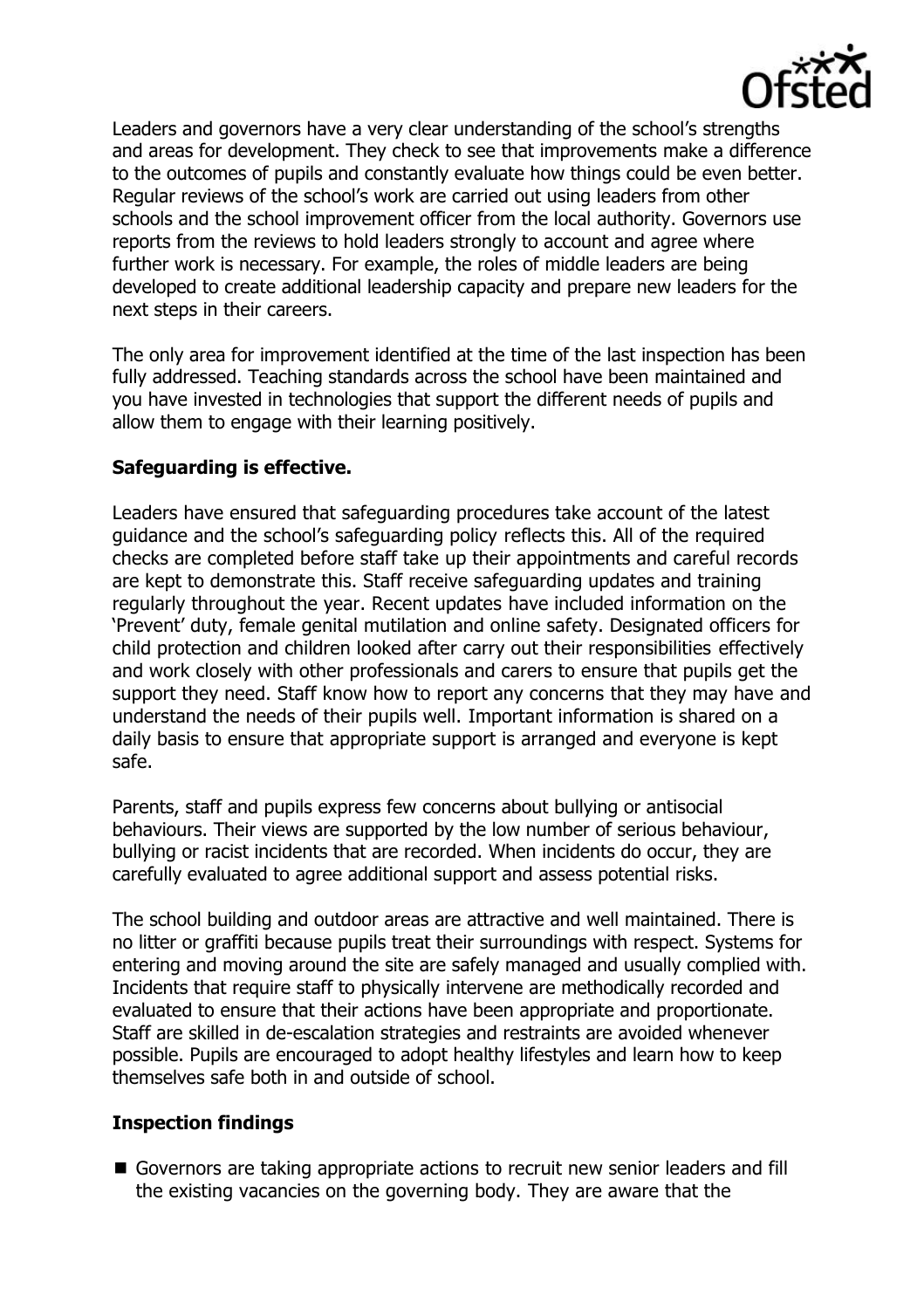

temporary arrangements currently in place are not sustainable in the longer term. Some administrative jobs are not being completed in good time. For example, leaders have audited the content of the school's website and have correctly identified that some key information is missing but have still to rectify this.

- Systems for monitoring and recording admissions and attendance are highly effective. Working alongside attendance officers from the local authority, managers ensure that any non-attendance is immediately challenged and followed up. Consequently, many pupils have better rates of attendance than their peers in mainstream schools.
- $\blacksquare$  The school has a very clear strategy concerning the use of temporary exclusions. There is zero tolerance for physical assaults on other pupils or staff. This has resulted in exclusion rates remaining high compared to other schools. However, some pupils attend more frequently and engage with their learning more positively following a period of exclusion. They understand that behaviours that cause harm to others are unacceptable and will always be sanctioned. Consequently, the number of temporary exclusions is reducing and permanent exclusions hardly ever occur.
- Pupils are carefully assessed on entry to the school and an individual learning plan for them agreed. Many pupils start to make rapid progress from their starting points because of the effective support and encouragement they receive. Barriers to learning are overcome as a result of effective mentoring that encourages pupils to accept increasing responsibility for their own behaviours.
- Many pupils make exceptional progress from their starting points across all subjects and key stages. This is because teachers know what gaps in understanding need to be filled and plan learning activities pitched at the correct level. All pupils, including those who are most-able, are suitably challenged and supported to make up for any lost time.
- **Pupils receive one-to-one support to improve their literacy and numeracy skills.** As their reading improves they become more confident learners. Significant gaps in pupils' mathematical understanding start to close as opportunities to use their skills in meaningful ways are regularly provided.
- Older pupils receive independent information, advice and quidance that are very comprehensive and allow them to consider their next steps. A programme of speakers, visits and trips help to raise aspirations and improve awareness of the opportunities available. This year the school has focused on improving public speaking to help pupils be more confident when they are interviewed. Nearly all secondary pupils attend a trip to Barcelona for a week in the summer term to help them use the language skills they have learnt and experience life in another country. Many go on to complete their chosen college courses because they have acquired the skills that they need to be successful.
- **Pupils are provided with excellent support to become confident and happy** learners. They are provided with healthy breakfasts and lunches and are encouraged to make good use of the sports facilities to improve their personal fitness. At lunchtime they sit down to talk and eat with other pupils and staff. Pupils appreciate the care and support provided by staff at the school. Positive, respectful relationships between staff and pupils are the norm.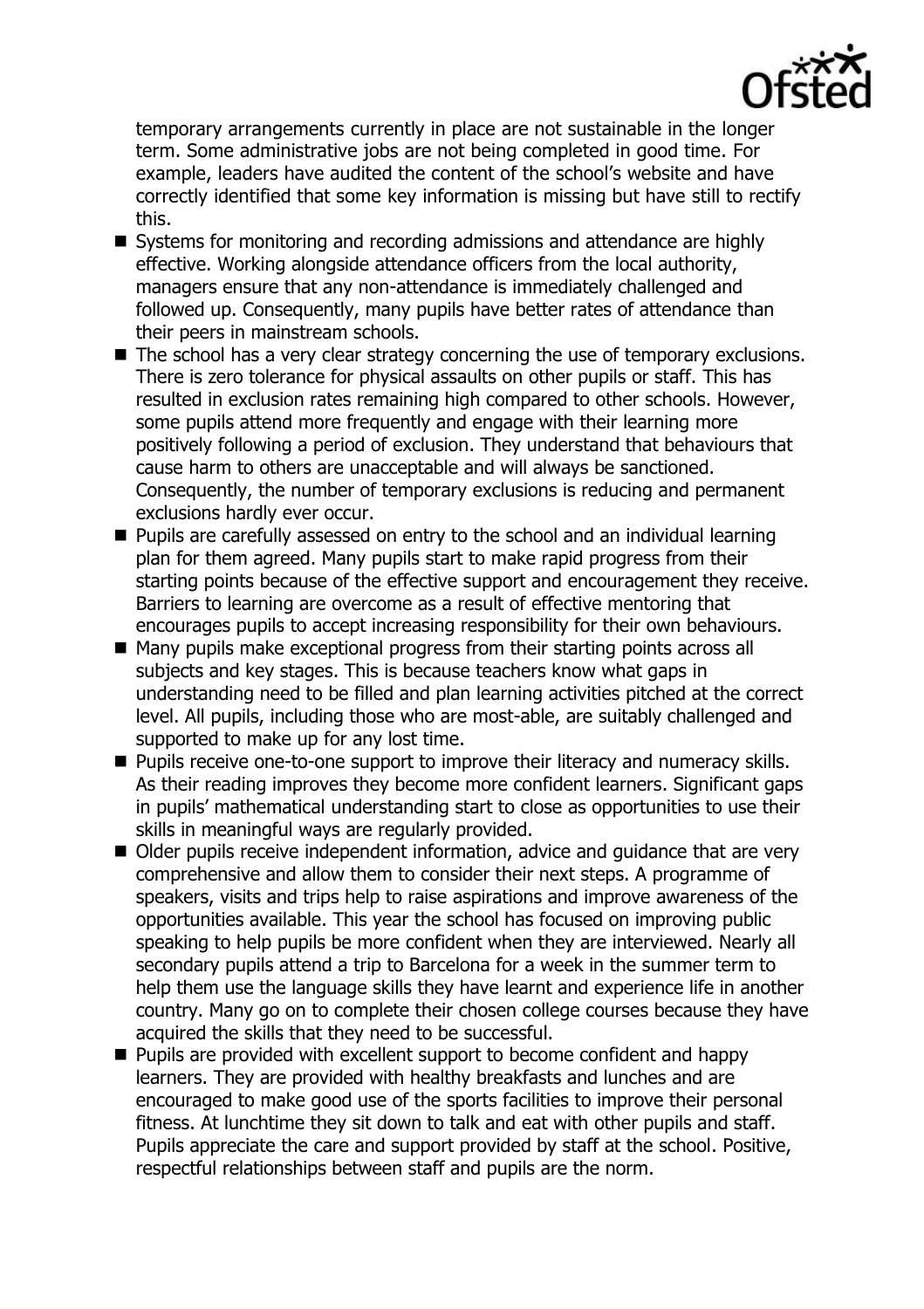

# **Next steps for the school**

Leaders and those responsible for governance should ensure that:

- information provided on the school's website covers all of the required areas relating to equalities and special educational needs and/or disabilities
- $\blacksquare$  succession plans are implemented as soon as possible to allow the legacy of high standards embedded by the school's current leaders to continue.

I am copying this letter to the chair of the governing body, the regional schools commissioner and the director of children's services for Redbridge. This letter will be published on the Ofsted website.

Yours sincerely

Lesley Cox **Her Majesty's Inspector**

### **Information about the inspection**

Inspectors agreed to prioritise the following areas with the school at the start of the inspection:

- how the recruitment and retention of key post holders, including those responsible for leadership and management, is being addressed
- how technologies are used to support teaching, learning and assessment and promote pupils' engagement
- how leaders manage attendance and admissions systems and their use of temporary exclusions
- $\blacksquare$  to establish if pupils continue to achieve outstanding outcomes from their different starting points across all subjects and age groups
- how policies are reviewed and the website updated to reflect the latest quidance and provide parents with the information that they need.

Inspectors carried out the following activities to explore these areas during the inspection:

- meetings were held with the executive headteacher and other senior leaders, the life skills teacher, the psychotherapist, the education, health and care plan coordinator, middle leaders responsible for literacy and numeracy support and assessment and with the school improvement partner and attendance officer from the local authority
- they conducted a series of short visits to classrooms to look at learning across all key stages, accompanied by senior leaders
- $\blacksquare$  they spoke to pupils about their work, listened to them read and held informal conversations with them during lunch time
- they considered the 26 staff questionnaires, nine responses to Ofsted's online